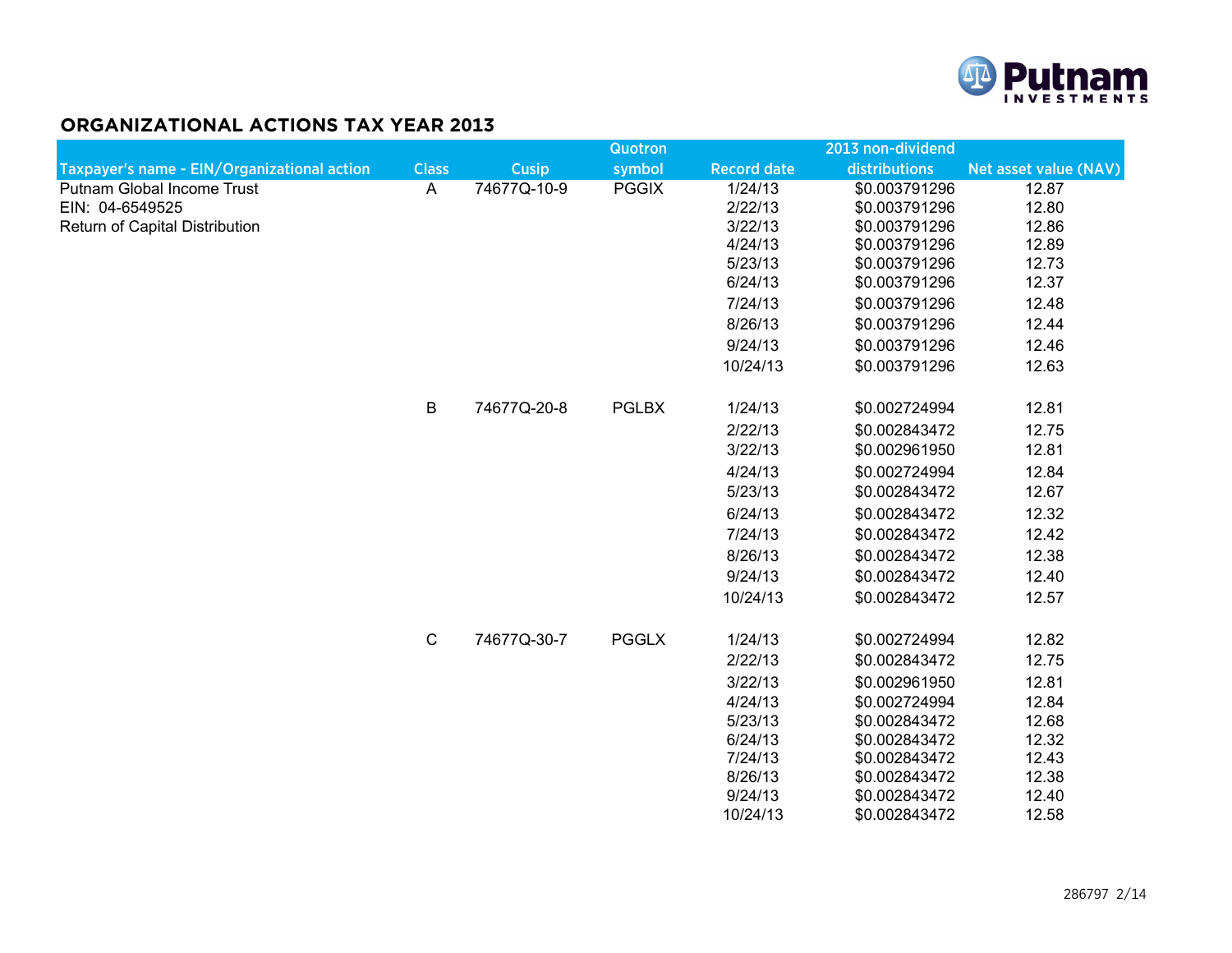

## **ORGANIZATIONAL ACTIONS TAX YEAR 2013**

|                                             |                |             | Quotron      |                    | 2013 non-dividend |                       |  |
|---------------------------------------------|----------------|-------------|--------------|--------------------|-------------------|-----------------------|--|
| Taxpayer's name - EIN/Organizational action | <b>Class</b>   | Cusip       | symbol       | <b>Record date</b> | distributions     | Net asset value (NAV) |  |
|                                             | $\overline{M}$ | 74677Q-40-6 | <b>PGGMX</b> | 1/24/13            | \$0.003435862     | 12.75                 |  |
|                                             |                |             |              | 2/22/13            | \$0.003435862     | 12.69                 |  |
|                                             |                |             |              | 3/22/13            | \$0.003554340     | 12.75                 |  |
|                                             |                |             |              | 4/24/13            | \$0.003435862     | 12.77                 |  |
|                                             |                |             |              | 5/23/13            | \$0.003554340     | 12.61                 |  |
|                                             |                |             |              | 6/24/13            | \$0.003554340     | 12.26                 |  |
|                                             |                |             |              | 7/24/13            | \$0.003435862     | 12.36                 |  |
|                                             |                |             |              | 8/26/13            | \$0.003435862     | 12.32                 |  |
|                                             |                |             |              | 9/24/13            | \$0.003435862     | 12.34                 |  |
|                                             |                |             |              | 10/24/13           | \$0.003435862     | 12.51                 |  |
|                                             | $\mathsf{R}$   | 74677Q-50-5 | <b>PGBRX</b> | 1/24/13            | \$0.003554340     | 12.85                 |  |
|                                             |                |             |              | 2/22/13            | \$0.003435862     | 12.78                 |  |
|                                             |                |             |              | 3/22/13            | \$0.003554340     | 12.84                 |  |
|                                             |                |             |              | 4/24/13            | \$0.003435862     | 12.87                 |  |
|                                             |                |             |              | 5/23/13            | \$0.003435862     | 12.71                 |  |
|                                             |                |             |              | 6/24/13            | \$0.003435862     | 12.35                 |  |
|                                             |                |             |              | 7/24/13            | \$0.003435862     | 12.46                 |  |
|                                             |                |             |              | 8/26/13            | \$0.003554340     | 12.41                 |  |
|                                             |                |             |              | 9/24/13            | \$0.003435862     | 12.43                 |  |
|                                             |                |             |              | 10/24/13           | \$0.003435862     | 12.61                 |  |
|                                             | R <sub>5</sub> | 74677Q-70-3 | <b>PGGDX</b> | 1/24/13            | \$0.004146730     | 12.87                 |  |
|                                             |                |             |              | 2/22/13            | \$0.004146730     | 12.80                 |  |
|                                             |                |             |              | 3/22/13            | \$0.004146730     | 12.86                 |  |
|                                             |                |             |              | 4/24/13            | \$0.004146730     | 12.89                 |  |
|                                             |                |             |              | 5/23/13            | \$0.004146730     | 12.73                 |  |
|                                             |                |             |              | 6/24/13            | \$0.004146730     | 12.37                 |  |
|                                             |                |             |              | 7/24/13            | \$0.004146730     | 12.48                 |  |
|                                             |                |             |              | 8/26/13            | \$0.004146730     | 12.43                 |  |
|                                             |                |             |              | 9/24/13            | \$0.004146730     | 12.45                 |  |
|                                             |                |             |              | 10/24/13           | \$0.004146730     | 12.63                 |  |
|                                             | R <sub>6</sub> | 74677Q-80-2 | <b>PGGEX</b> | 1/24/13            | \$0.004265208     | 12.87                 |  |
|                                             |                |             |              | 2/22/13            | \$0.004265208     | 12.80                 |  |
|                                             |                |             |              | 3/22/13            | \$0.004265208     | 12.86                 |  |
|                                             |                |             |              | 4/24/13            | \$0.004265208     | 12.89                 |  |
|                                             |                |             |              | 5/23/13            | \$0.004265208     | 12.73                 |  |
|                                             |                |             |              |                    |                   | 286797 2/14           |  |